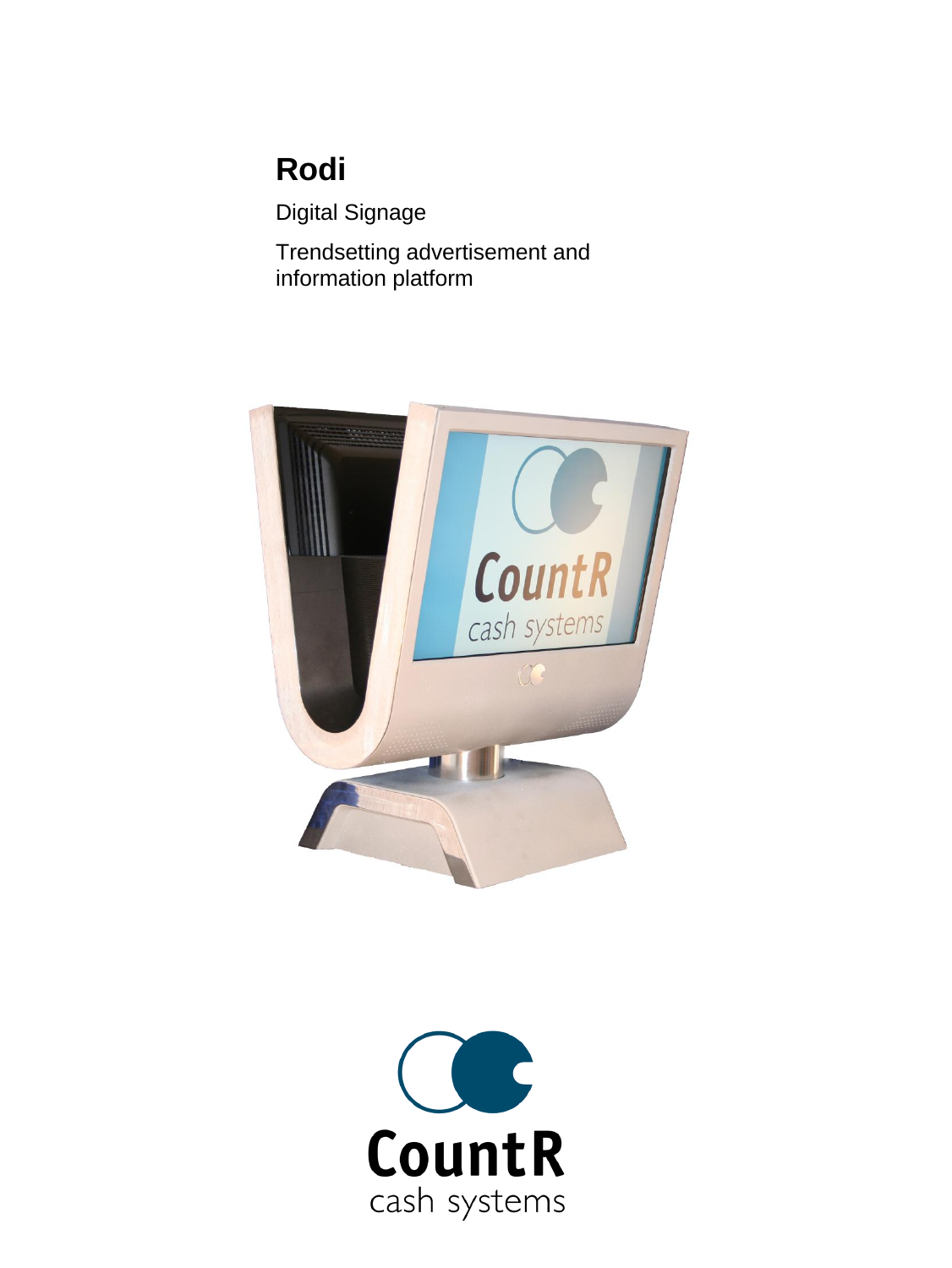

# **CountR – the solution provider for Digital Signage**

With our advertisement and information platform Rodi, CountR is a worldwide operating developer for digital signage solutions. We support our clients by integrating modern digital presentations in the existing marketing structure, establishing transparency of the real airtime, and increasing the effort in using their valuable advertising space.



# **High scalability and reduced costs**

Rodi is the trendsetting and modern advertisement and information platform from CountR. The digital signage solution offers a high scalability for unlimited areal distributed advertising and information displays. You will profit from the centrally managed information and advertising content by reduced administration effort, central coordination of your advertising campaigns, and accounting of the real airtime. Your marketing activities will be perfectly synchronized, your marketing campaigns start and end at the optimal point in time.

# **Complete integration of common picture and video formats**

All common picture and video formats can be used, as well as PowerPoint presentations. Due to the integration of news ticker it is possible to add actual information. Live-TV can be broadcasted to every Rodi player connected by Ethernet at any time.

## **Eye-Catcher**

Every standard display and beamer can be connected to the system. To address the especially prestigious area, we offer some high quality finished displays. Amongst others we offer a patented rotating dual-display with 20" to 50" LCD's. Stand and





Our range of products contains more models like a high quality finished display for wall mounting, and a wall mount for standard LCD's.

# **Reduced installation complexity**

All CountR displays as well as the wall mount are equipped with an integrated PC. This minimizes the wiring effort to install a power supply cable only. No more wiring is necessary, every CountR display offers an optional WLAN or DLAN module.



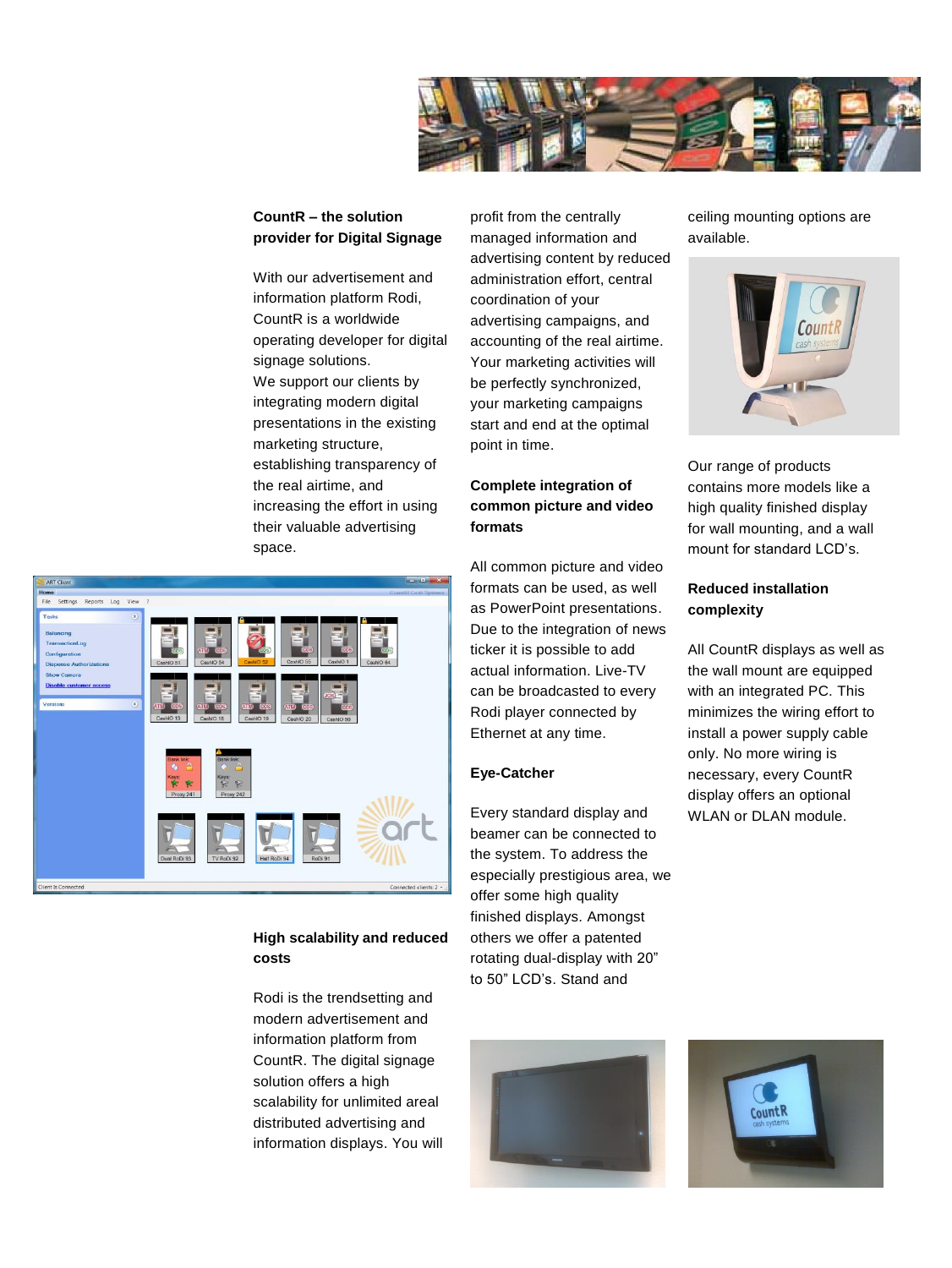

#### **Central management**

The Rodi manager contains a central content management system (CMS) to store and manage all playable content. With the Rodi designer and scheduler you can easily administrate all connected Rodi player, and you are able to prioritize and schedule the content for the player.

#### **High scalability**

The Rodi platform is scalable from one to several hundred connected displays.

#### **Up to date security standards**

The Rodi player can be connected via LAN/WLAN (internet) or UMTS (modem). The connection will be established by the Rodi player, data transfer is controlled by the Rodi manager (push principle).

No changes to the firewall on player site are necessary. The communication is encrypted and only player known to the manager can connect to the system.

If necessary, you can also establish a VPN.

# **Offline availability**

All Rodi player have an integrated offline option. Content will be played and accounted even if no connection to the Rodi manager is established. On return of connection, the player updates the scheduling list and content, and sends all accounting information (real airtime) to the Rodi manager. The whole accounting information of every Rodi player is thereby well arranged available on the Rodi manager and ready for reporting.

# Rodi Designer Rodi Scheduler  $AV1$  in Video Streamer 1  $AV2$  in Rodi Manager Video Streamer 2 LAN / WAN / UMTS Player PC Player PC 2 Rodi Rodi Player 4 Player 3

**Flexible scheduling**

Rodi player and advertising content can be arranged in groups.

Scheduling of content can be easily performed on grouplevel. In this case every player of a group plays the same content. If necessary the scheduling of each single player inside a group can be supplemented by concrete content.

For example you can define a company-wide presentation for all locations and in addition some site-specific content.

#### **Accounting**

The whole content with used player list and real airtime is available for central accounting.

Display 1